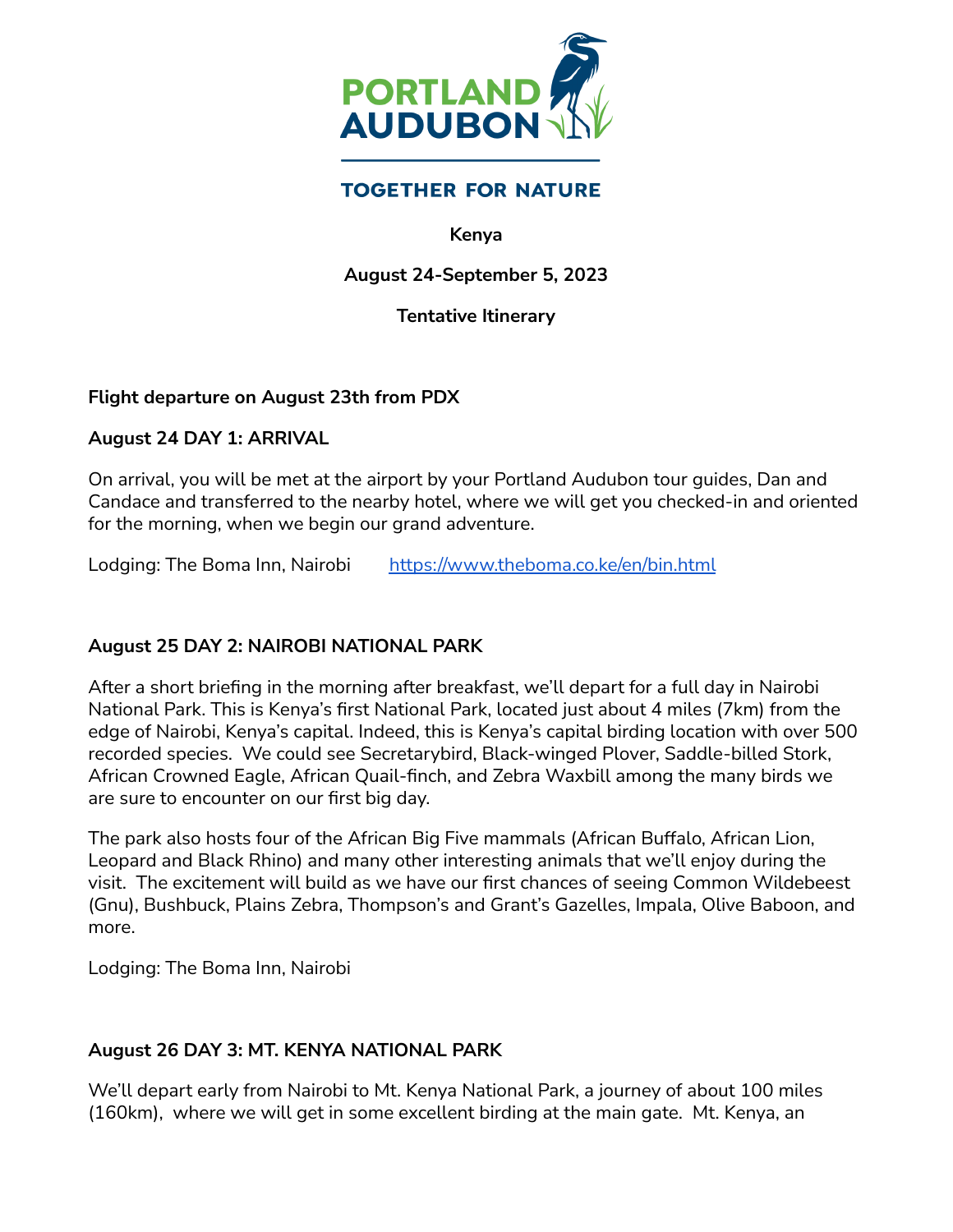extinct volcano, rises to over 17,000' (5,199m) and is the highest mountain in Kenya and the second highest mountain in Africa. (The highest mountain in Africa is Mt. Kilimanjaro at 19,341' (5895m) in neighboring Tanzania.)

The montane forest around the lodge will be a refreshing change from the savannah. Here we'll bird the lodge grounds and forest trails, targeting forest and woodland species such as African Cuckoo-Hawk, Mountain Buzzard, Crowned Eagle, Mountain Wagtail, Cape Wagtail, Silvery-cheeked Hornbill, Malachite Sunbird, White-headed Wood-Hoopoe, Bar-tailed Trogon, and Lemon Dove. Montane mammals are also possible, including monkeys, antelopes, mongooses, genets, elephants and buffalo.

Lodging: Castle Forest, Mt. Kenya

<https://www.castleforestlodge.com>

# **August 27 DAY 4: MT. KENYA TO SAMBURU NATIONAL RESERVE**

We'll spend the morning enjoying the birds of Mt. Kenya, targeting species we missed the previous day; we hope to add a good number to our already growing list. Later, we leave for Samburu and Buffalo Springs with birding on the way. We will cover about 140 miles (220km) to reach our next destination. As we approach Samburu, we'll pass some dry country where we'll keep an eye out for specialties such as the Fan-tailed Raven, Bristle-crowned Starling, Magpie Starling, Ruppell's Vulture, Egyptian Vulture, Lichtenstein's Sandgrouse, and Pink-breasted Lark. Once we enter the park we'll see Grevy's Zebra with its handsome stripes, the incomparable long necked Gerenuk and the stunning Beisa Oryx.

Lodging: Samburu Simba Lodge, Samburu

<http://www.simbalodges.com/samburu-simba-lodge>

## **August 28 & 29 DAY 5 & 6: BUFFALO SPRINGS AND SAMBURU NATIONAL RESERVES**

We spend two full days in these amazing reserves, seeking out a wide array of exciting wildlife! We be watching for many local mammals, such as Leopard, Beisa Oryx, Gerenuk, Plains and Grevy's Zebra, Cheetah, Reticulated Giraffe, African Lion, Hippopotamus and Savannah Elephants. Birds will be a major highlight here as well, with nearly 400 species recorded in the reserves including Somali Ostrich, Northern White-crowned Shrike, White-headed Mousebird, Hunter's Sunbird, Shining Sunbird, Red-billed Hornbill, Black-faced Sandgrouse, Somali Bee-eater, Dusky Nightjar, Vulturine Guineafowl, African Mourning Dove, European Turtle Dove, Egyptian Vulture, Bateleur, and Martial Eagle.

## **Lodging: Samburu Simba Lodge, Samburu**

## **August 30 DAY 7: LAKE NAKURU NATIONAL PARK**

We'll leave early and drive straight to Lake Nakuru. If time allows, we'll seek out the rare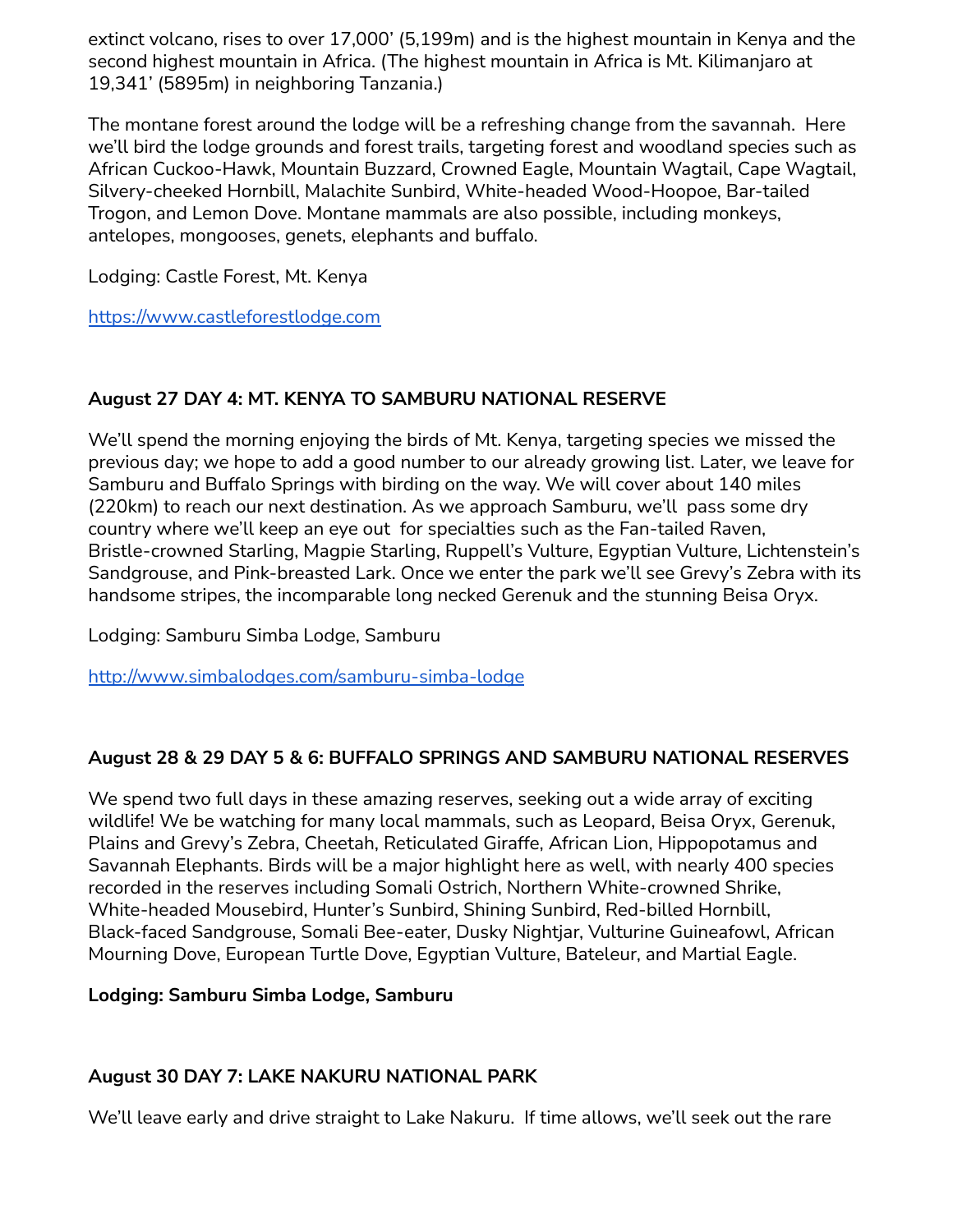and endemic Hinde's Babbler, and we'll make a short stop at some local cliffs that host the rare Mackinder's Eagle-Owl. This highland owl species is often found on farmlands, and local farmers have become ambassadors for these dynamic raptors. We'll meet the farmers as we stop for some brief birding.

Our destination today is Lake Nakuru National Park. This will be our biggest travel day covering 215 mile (340km). The word Nakuru means 'dusty place' in Maasai language. This park is famous as a birdwatcher's paradise, and indeed was the first national park in Africa to be set up with an avian conservation objective. The key attraction here is the large flocks of Lesser Flamingos. Other possible birds include the Wooly-necked Stork, Mocking Cliff Chat, Long-tailed Cormorant, Pink-backed Pelican, Pied Avocet, Kittlitz's Plover, Blacksmith Plover, Cape Teal, and Brimstone Canary,

The park is also a great sanctuary for rhinos and hosts three members of the Big Five (Black Rhino, African Lion and Leopard). We may encounter these and other mammals such as herds of grazing herbivores and the endangered Rothschild's Giraffe.

Lodging: Lake Nakuru Lodge, Nakuru

### <https://lakenakurulodge.com>

### **August 31 DAY 8: LAKE NAIVASHA**

After a morning safari drive around Lake Nakuru, we'll drive about 90 km to Lake Naivasha. On arrival, we'll bird around our lodge and the lake shores and prepare to take a morning boat ride on Lake Naivasha to search for various waterbirds. Target species include Mosque Swallow, Chestnut Sparrow, White-fronted Bee-eater, Bearded Woodpecker, Giant Kingfisher, Cape Teal, Pied Avocet, Black Heron, Goliath Heron, Lesser Flamingo, Great White Pelican, African Fish Eagle, Verreaux's Eagle, Tawny Eagle, Hybrid Lovebird, Red-throated Wryneck, Gray-crowned Crane, and Hoopoe.

Lake Naivasha Sopa Resort, Naivasha

<https://sopalodges.com/lake-naivasha-sopa-resort/the-resort>

## **September 1 DAY 9: KINANGOP PLATEAU AND ABERDARE NATIONAL PARK**

We'll make a day trip to this exciting region that is arguably one of the top endemic hotspots in Kenya. This area hosts four Kenyan endemics, including Sharpe's Longclaw, Jackson's Francolin, Aberdare Cisticola and Kikuyu White-eye. We'll enjoy birding the grasslands and farmlands that host many of the target species. Here, we'll learn from the local farmers who champion the conservation of these highland grasslands and their birds.

Next, we'll climb into the highland forest and bamboo zone of the Aberdares. Our highest zone will be the moorland habitat on the peaks of this great mountain. We'll hope to see many local birds as we scout various spots across this region including Black-winged Plover, Red-throated Wryneck, Common Quail, Long-tailed Widowbird, Angola Swallow, Montane Nightjar, Martial Eagle, Mountain Buzzard, White-headed Wood-Hoopoe, Bar-tailed Trogon, Black-tailed Godwit, African Snipe, Lesser Jacana, and Olive Ibis.

Lake Naivasha Sopa Resort, Naivasha